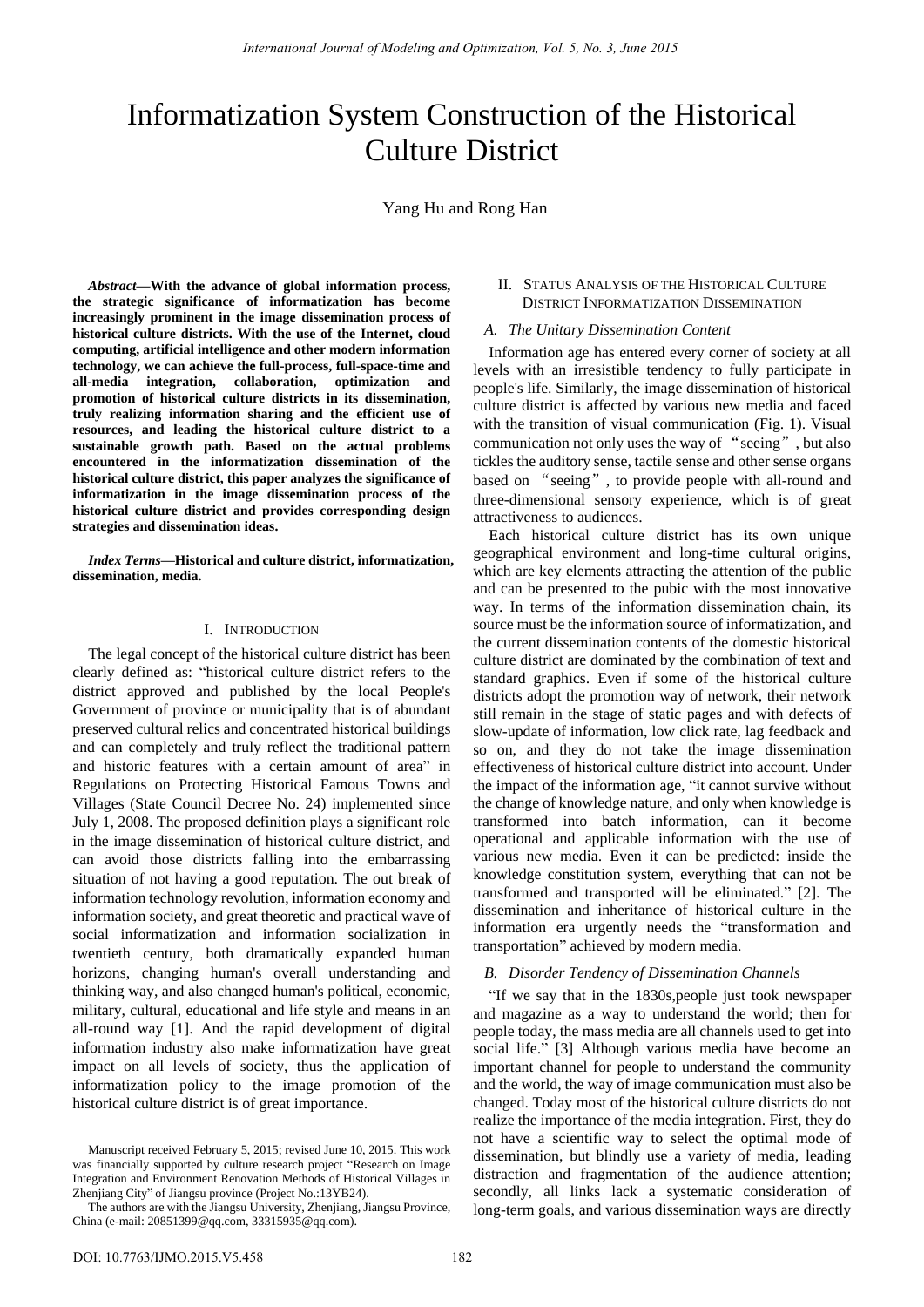divided into blocks, which are all in a muddle; then, although the diversity of dissemination ways in some areas enhance the productivity of information in a short term, they fail to conduct a good diversion, causing the audience to be inundated by overwhelming information, failing to correctly understand substantive characteristics of the image, not alone the connotation of the district. Those three points mentioned above lead the information dissemination of historical culture districts to mutually interference, which is not conducive to the image building of the historical culture district, and will gradually break down the established district image. In response to changes in the dissemination mode of the information age, historical culture districts urgently needs to integrate various modes of dissemination.



Fig. 1. The transition of visual communication.

## *C. Hysteresis of Dissemination Media*

Objectively, the information dissemination media of historical culture districts directly affect the information availability of the audience, and as opposed to traditional tourism promotional materials, radio, television and other media, the emergence of the Internet provides a more convenient carrier for the information processing, storage and dissemination of historical culture districts, which can quickly become one of the most important ways for the audience to get the tourism information. With the application of radio-frequency technique, Internet of Things, cloud computing and other new information technologies, smart phones and other service terminals are constantly emerging, which provide a wider choice space for public tourism information service media. However, currently the intelligent application of most information dissemination media of historical culture districts is not enough, because they still use some relatively plain applications and do not conduct innovative dissemination media research or in-depth application, for example, they do not conduct application of the emerging micro-blog interaction, audio-visual software download, simulation experience of virtual reality scene, three-dimensional geographic coordinate system-based peripheral-information software download recommendation and other means. Thus, the isolation and non-communication among various media create information barriers.

# III. INFORMATIZATION DISSEMINATION IS A NECESSARY WAY FOR THE SUSTAINABLE DEVELOPMENT OF HISTORICAL CULTURE DISTRICTS

# *A. Deepen the Context Popularization and Promotion of Historical Culture Districts*

Since modern people's consumption tastes increasingly become cultural, artistic and high-style, cultural needs have become an important criterion for their selection. Today's the

information digitization has provided excellent conditions for the culture dissemination of historical culture districts. Besides, China now has a huge number of target consumer groups of digital information. The statistic data of the 34th China Internet network development state statistic report show that: up to June 2014, the number of China's netizens has reached 632 million, and among them mobile phone netizens account for 527 million; the Internet popularizing rate is 46.9% [4], which is increasing year by year (Fig.2). This data indicates that information technology can explore huge space for the context promotion of historical culture districts. Information digitization is taking creativity as a driving force, and it combines all kinds of cultural resources and digital information technology to achieve the digitization dissemination of information through high-end technology, which can create considerable social and cultural values. At the same time, it requires to integrate the digitization development of historical culture districts and information technology, digital technology and network technology, which can enhance the spread power and creativity of the historical culture district context and then explore a new development space for the district context resources; on the other hand, as an integral part of the digital content industry, informatized context resources can also provide rich cultural digital materials for historical culture districts. Integrating the context resources of historical culture districts into the digital information technology industry will not only fully present the cultural value of historical culture districts, but also use technology to explore the digital material of the existing context resources and then take the advantage of resource reorganization to promote the healthy development of the context resources inheritance of historical culture districts and guide them to the path of sustainable development.



Fig. 2. The number of netizens and the Internet popularizing rate of the latest five years From: CNNIC China Internet network development state statistic survey.

# *B. Promote the Visual Leading-in of the Historical Culture District Image*

Information technology has explored a broad information exchange platform for historical culture districts, and the feature of information digitization (Fig. 3) has promoted the visual leading-in of historical culture districts. First, information digitization is interactive, and it can change the audience from a passive information receiver into a positive participator with a distinctive autonomy through the modern information technology processing to take part in the entire activity process. For example, in the mobile phone terminal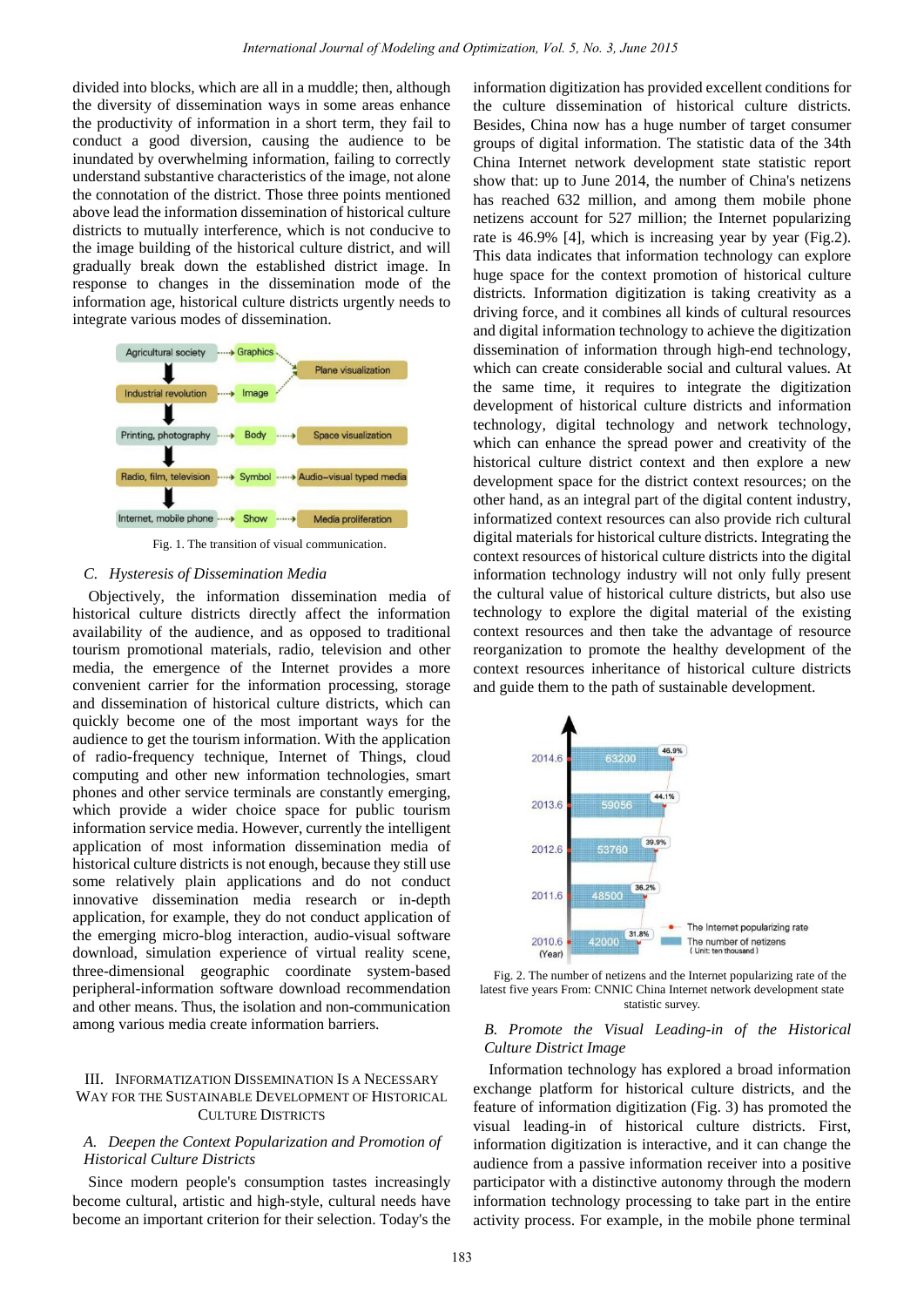APP "Zhangjiajie"(Fig. 4), the information selection based on the audience's needs will help to achieve the true interaction between the historical culture district and the audience, and to shorten the distance between them, thereby expanding the image dissemination of historical culture districts. Secondly, the information digitization is virtual, while digitization is the non-reality entity. And the information storage, reproduction and dissemination based on digital media are more visual, faster and cheaper than the brand image disseminated by the print media. [5] And the information management, maintenance, and dissemination based on digital technology can provide a powerful platform and technology support for historical culture districts. Thirdly, the information digitization is open. The effective link established by various electronic devices can help the audience to exchange, consult and obtain relevant historical culture district information on its digital information platform. This information exchange based on information digitization is audience-oriented, which not only breaks the time, place and space constraints between the historical culture district and the audience, but also shortens the communication and feedback distance and enhances their new image in the digital age.



Fig. 3. Characteristics of information digitization.



Fig. 4. Mobile phone terminal APP-Screenshots of "Zhangjiajie".

## IV. DESIGN STRATEGY OF INFORMATIZATION DISSEMINATION OF HISTORICAL CULTURE DISTRICTS

## *A. Interactive Experience of Multiple Sensory Organs*

Martin Lindstrom, the global Chief Brand marketing guru finds through his study that in any means of dissemination, the importance of human's five senses makes no distinction of rank. From a cognitive standpoint, for the receptor of the dissemination-people, their five senses, including vision, hearing, smell, touch and taste, are basics of cognition as well as its sources. Cognitive psychology also describes the interaction process between men and the outside world from the viewpoint of information processing, and it decomposes the cognition into the product of a series of stages and operations (Fig. 5); then the entire series of integration is the achieving process of the interaction between men and the

outside world. Therefore, the dissemination means should be extended from the form of a static image-text to the dynamic visual videos and the interpersonal interaction, which will create a new interaction way, interaction processes, expression forms and performance results, constructing a more complete historical culture district image. In addition, this way can allow the same disseminated information of historical culture districts to have the corresponding form on different media. The public information can not only be limited to certain historical culture district website, but can provide a full range of information services to the audience through computers, mobile phones, touch screen, digital TV and other devices. It is required to upgrade the existing website and focus on enhancing the multi-interface and multi-sensory information services; establish an information service screen system, and realize the unified information release and management on the self-service touch screen, the LED screens in consulting center and other information screens, achieving the dissemination of travel information on wide-range and more-interaction media.



Fig. 5. Cognitive process of cognitive psychology.

## *B. Optimization and Integration of Dissemination Channels*

The optimization and integration of information dissemination channels of historical culture districts is to take the advantage of various media to achieve the most effective contact with the audience. The selection of multiple media forms for the integration is not only to simply assembly or overlay them, but to find the best dissemination means for historical culture districts, and then take it as the basis to complete the integration with other means. Xijin Ferry of Zhenjiang is an ancient street with a thousand years of history, and the following data are obtained after the investigation of visitors' information acquiring channels:

The investigation data show that the Internet, television and newspaper are the most important ways for the audience to get the information of Xijin Ferry; and the main ways of dissemination can be divided into language media, text media and visual media, together constituting the dissemination mode of historical culture districts (Fig. 6). Language media is to orally exchange information among people, which is spontaneous with timely feedback and high interaction frequency; text media takes a variety of text as the medium of dissemination, which is strongly preservable, but of slow dissemination speed, and besides its dissemination effectiveness is limited by the audience's cultural level and comprehension ability; visual media is a flexible way with a fast spread and wide coverage, and its strong sense of the scene can deeply affect the audience's emotions. In the diversified integration of ways of dissemination of historical culture districts, it is required to achieve the complementary advantages of the selected media, and be able to disseminate information through different channels. On the one hand, the combined media must be complementary, in other words, the combined media should allow the information to be available